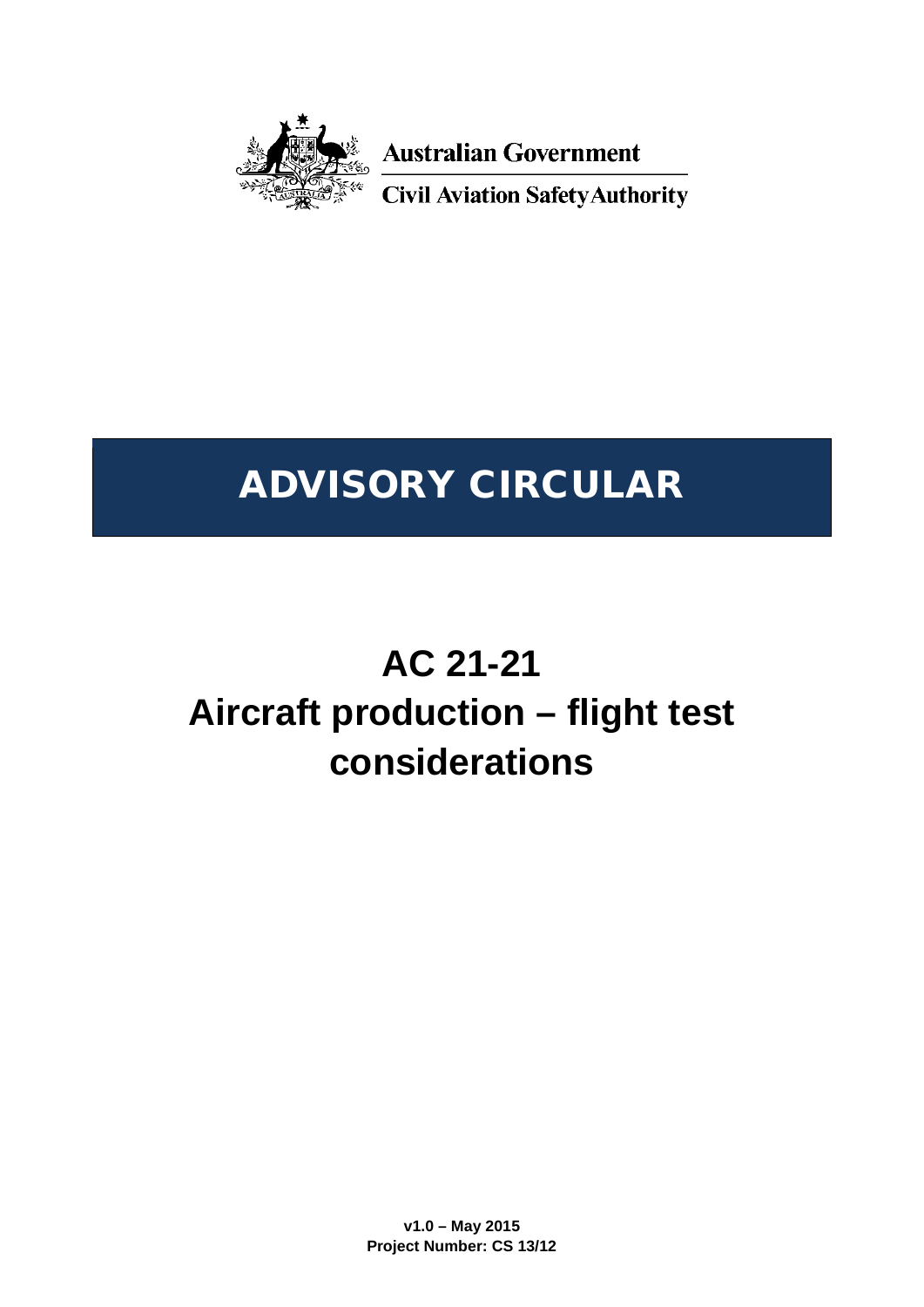Advisory Circulars are intended to provide advice and guidance to illustrate a means, but not necessarily the only means, of complying with the Regulations, or to explain certain regulatory requirements by providing informative, interpretative and explanatory material.

**Advisory Circulars should always be read in conjunction with the relevant regulations.**

# Audience

This Advisory Circular (AC) applies to:

- applicants for Production Certificates
- People responsible for flight testing aircraft certified or manufactured under Part 21
- **Production Certificate holders.**

## Purpose

This AC provides background information and guidance regarding the production flight test requirements of *Civil Aviation Safety Regulations 1998* (CASR) Subparts 21.F and 21.G.

# For further information

For further information on this AC, contact CASA's Airworthiness and Engineering Standards Branch (Telephone: 131 757; Email: [airworthiness.standards@casa.gov.au\)](mailto:airworthiness.standards@casa.gov.au).

# **Status**

| <b>Version</b> ' | Date'    | <b>Details</b> |
|------------------|----------|----------------|
| '∨1.0            | May 2015 | Initial issue. |

Unless specified otherwise, all subregulations, regulations, Divisions, Subparts and Parts referenced in this AC are references to the *Civil Aviation Safety Regulations 1998* (CASR).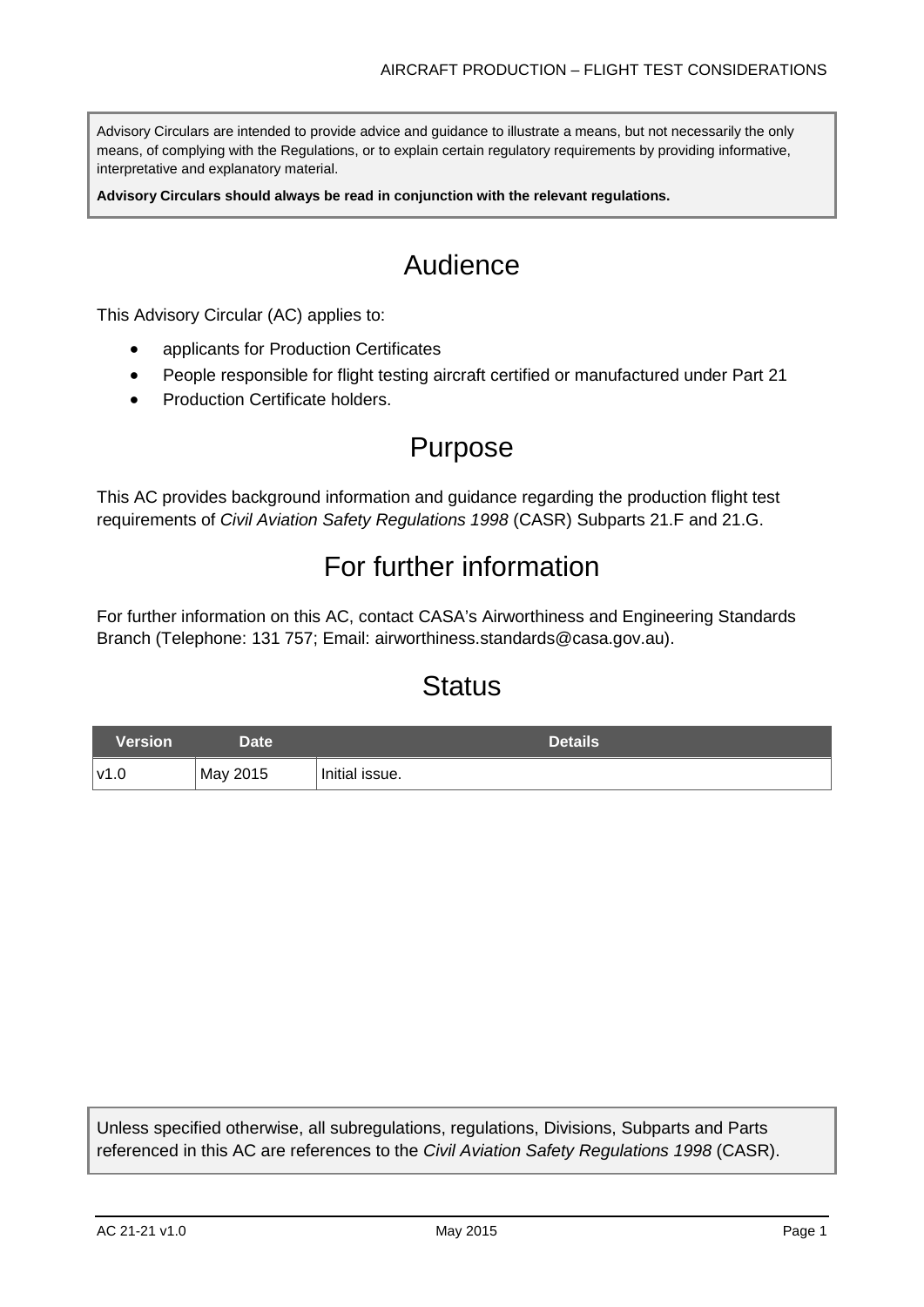# **Contents**

| 1                                                      | <b>Reference material</b>                |                                        | 3              |  |
|--------------------------------------------------------|------------------------------------------|----------------------------------------|----------------|--|
|                                                        | 1.1                                      | Acronyms                               | 3              |  |
|                                                        | 1.2                                      | <b>Definitions</b>                     | 3              |  |
|                                                        | 1.3                                      | References                             | 4              |  |
| $\mathbf{2}$                                           | <b>Introduction</b>                      |                                        | 5              |  |
|                                                        | 2.1                                      | Background                             | 5              |  |
| 3                                                      | <b>Production flight test objectives</b> |                                        |                |  |
| Production flight test preparation and procedures<br>4 |                                          | $\overline{7}$                         |                |  |
|                                                        | 4.2                                      | Procedures manual                      | $\overline{7}$ |  |
|                                                        | 4.3                                      | Flight test organisation and personnel | 8              |  |
|                                                        | 4.4                                      | Special flight permit                  | 8              |  |
|                                                        | 4.5                                      | Procedures and flight test techniques  | 9              |  |
|                                                        | 4.6                                      | Production flight test check-off list  | 11             |  |
|                                                        | 4.7                                      | CASA approvals                         | 11             |  |
| 5                                                      |                                          | <b>Flight test safety</b>              | 12             |  |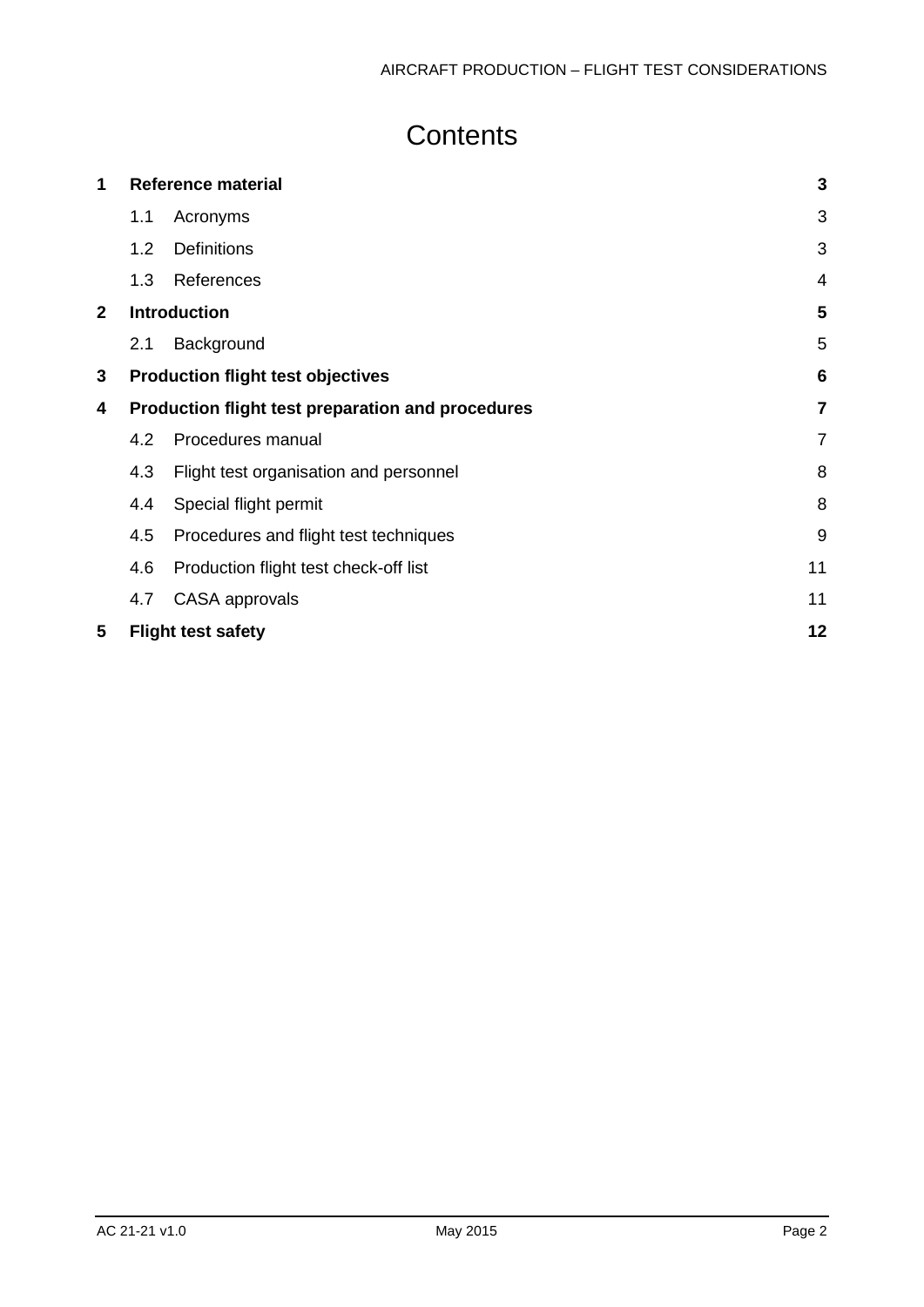# <span id="page-3-0"></span>**1 Reference material**

### <span id="page-3-1"></span>**1.1 Acronyms**

The acronyms and abbreviations used in this AC are listed in the table below.

| Acronym     | <b>Description</b>                            |
|-------------|-----------------------------------------------|
| AC          | <b>Advisory Circular</b>                      |
| <b>AFM</b>  | Aircraft Flight Manual                        |
| <b>APIS</b> | Approved Production Inspection System         |
| CASA        | <b>Civil Aviation Safety Authority</b>        |
| <b>CASR</b> | <b>Civil Aviation Safety Regulations 1998</b> |
| CG          | Centre of Gravity                             |
| CoA         | <b>Certificate of Airworthiness</b>           |
| <b>FTS</b>  | <b>Flight Test Schedule</b>                   |
| <b>ISA</b>  | International Standard Atmosphere             |
| PC          | <b>Production Certificate</b>                 |
| <b>PFT</b>  | <b>Production Flight Testing</b>              |
| <b>RPM</b>  | <b>Revolutions Per Minute</b>                 |
| <b>SFP</b>  | <b>Special Flight Permit</b>                  |
| TC          | <b>Type Certificate</b>                       |
| TP          | <b>Test Pilot</b>                             |

### <span id="page-3-2"></span>**1.2 Definitions**

Terms that have specific meaning within this AC are defined in the table below. Additional definitions are available in the CASR Dictionary.

| Term                                                | <b>Definition</b>                                                                                                                                                                                                                                                                                                                                      |
|-----------------------------------------------------|--------------------------------------------------------------------------------------------------------------------------------------------------------------------------------------------------------------------------------------------------------------------------------------------------------------------------------------------------------|
| <b>Certification Flight Testing</b>                 | means those flight tests conducted for the purpose of demonstrating, or<br>verifying, compliance with the applicable airworthiness standard.                                                                                                                                                                                                           |
| Experimental/Developmental<br><b>Flight Testing</b> | means those flight tests conducted for the purpose of defining or<br>expanding an aircraft's flight envelope.                                                                                                                                                                                                                                          |
| <b>Flight Test</b>                                  | means the process of developing and gathering data during operation and<br>flight of an aircraft and then analysing that data to evaluate the flight<br>characteristics of the aircraft (see regulation 21.35). In this AC flight test<br>does not mean a practical test of a person's knowledge and practical<br>flying skill (as per Part 1 of CAR). |
| <b>Production Flight Testing</b>                    | means those flight tests conducted for the purpose of ensuring each<br>individual aircraft conforms with its Type Design and is in a condition for<br>safe operation.                                                                                                                                                                                  |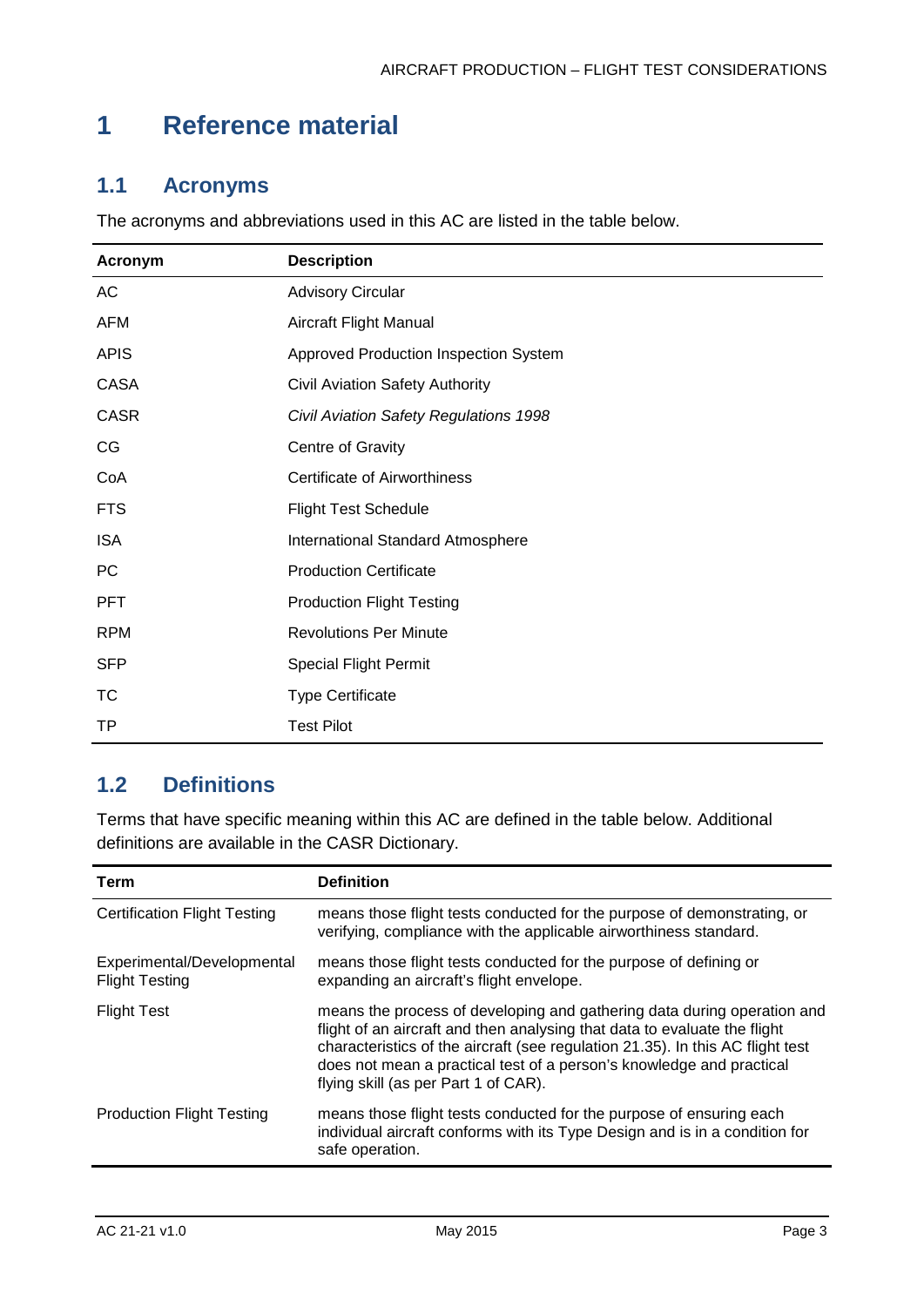### <span id="page-4-0"></span>**1.3 References**

#### **Regulations**

Regulations are available on the ComLaw websit[e http://www.comlaw.gov.au/Home](http://www.comlaw.gov.au/Home)

| <b>Document</b> | Title                                                               |
|-----------------|---------------------------------------------------------------------|
| Part 21 of CASR | Certification and airworthiness requirements for aircraft and parts |

#### **CASA advisory material**

CASA's ACs are available at<http://www.casa.gov.au/AC>

| <b>Document</b> | Title                                  |
|-----------------|----------------------------------------|
| AC 21-09        | Special flight permits                 |
| AC 21-14        | <b>Production certificates</b>         |
| AC 21-20        | Production Under Type Certificate Only |
| AC 21-47        | <b>Flight Test Safety</b>              |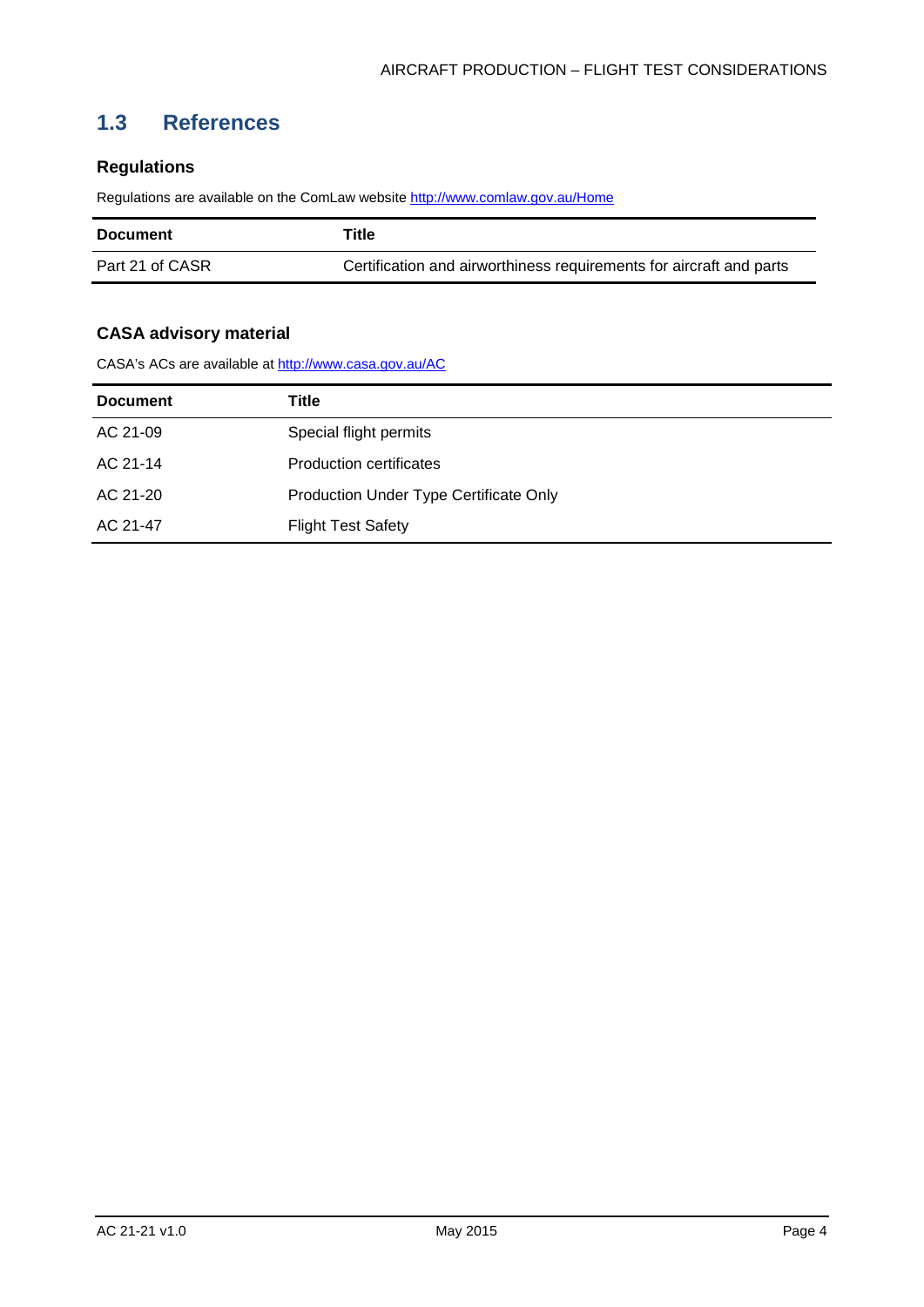# <span id="page-5-0"></span>**2 Introduction**

#### <span id="page-5-1"></span>**2.1 Background**

- 2.1.1 Australian type certificated aircraft manufactured in accordance with Part 21, either Subpart 21.F or Subpart 21.G, must be subject to a post-production flight test process as required by regulation 21.127 and subparagraph  $21.143(1A)(c)(v)$ . These regulations call for manufacturers of such aircraft to establish flight test procedures and associated check-off forms for use in ensuring a newly constructed production aircraft is safe to operate and fly in accordance with its type design.
- 2.1.2 This AC provides background information on the production flight testing requirements and guidance regarding the procedures and flight test techniques that could be included in any quality system manual or equivalent documentation written to satisfy those requirements. While the requirements are applicable to all aircraft, the information provided is focussed toward flight testing of those at the lighter-weight and lower-speed ends of the scale, principally those in the primary, normal, utility or acrobatic categories.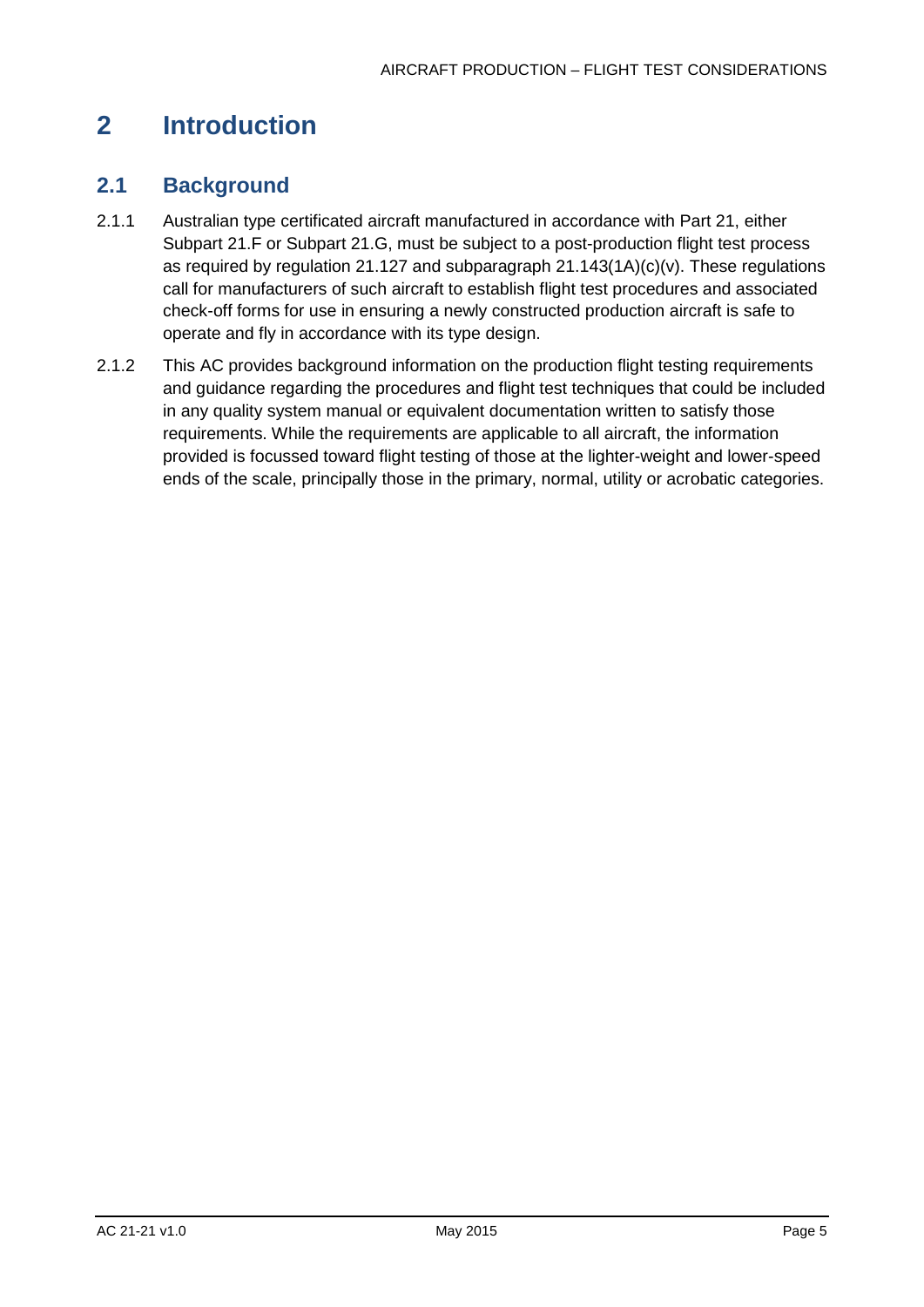# <span id="page-6-0"></span>**3 Production flight test objectives**

- 3.1.1 The holder of an Australian Type Certificate (TC) can manufacture the associated aircraft under that TC in accordance with Subpart 21.F or, when the requirements of Subpart 21.G have been satisfied, under a Production Certificate (PC). The Production Flight Testing (PFT) requirements are effectively the same in either case. PFT is conducted to ensure that each production aircraft conforms to the approved type data set, and that all its systems are functioning correctly. PFT is essentially the final stage in the production process; its satisfactory completion is a prerequisite to each aircraft being issued with a Certificate of Airworthiness (CoA) and being released to the customer.
- 3.1.2 Ensuring each aircraft conforms to the Type Design and is in a condition for safe operation does not necessarily demand that the full suite of flight tests associated with the type certification process be repeated. Notwithstanding, regulation 21.127 requires that, as a minimum, each production flight test program include the following:
	- a. an operational check of the trim, controllability, or other flight characteristics to establish that the production aircraft has the same range and degree of control as the prototype aircraft
	- b. an operational check of each part or system operated by the crew while in flight to establish that, during flight, instrument readings are within their normal range
	- c. a determination that all instruments are properly marked, and that all placards and required flight manuals are installed after flight test
	- d. a check of the operational characteristics of the aircraft on the ground
	- e. a check of any other items peculiar to the aircraft being tested that can best be done during the ground or flight operation of the aircraft.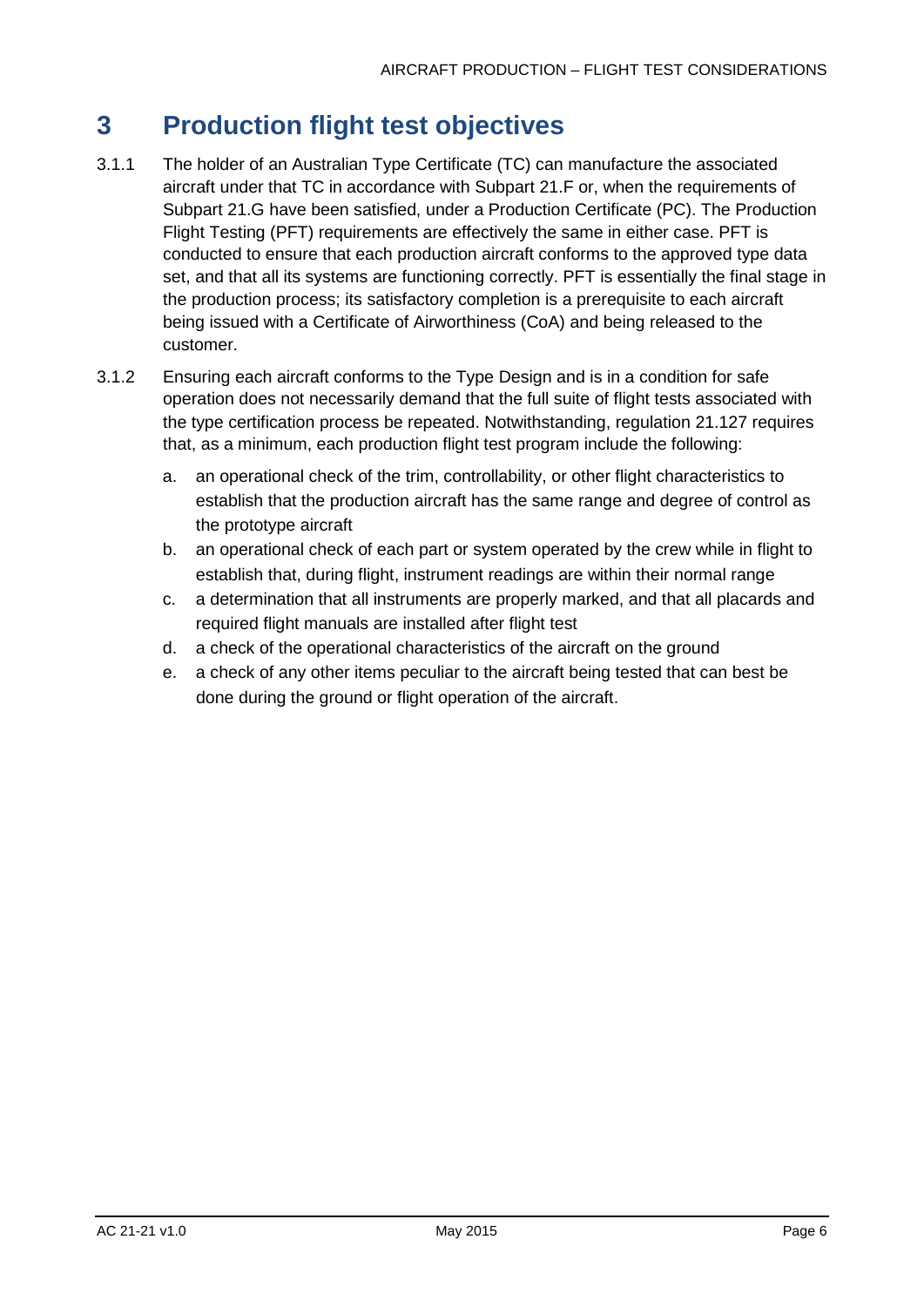# <span id="page-7-0"></span>**4 Production flight test preparation and procedures**

4.1.1 PFT is the final phase of the manufacturing and inspection process and should therefore be included in the manufacturer's Approved Production Inspection System (APIS), referred to in AC 21-20 for production under type certificate only, or the quality system required to be established under regulation 21.139 and explained in AC 21-14.

### <span id="page-7-1"></span>**4.2 Procedures manual**

- 4.2.1 PFT procedures and specifications belong in the quality manual required under regulation 21.143. The PFT sections are probably best located as part of any 'Production Procedures Manual' volume in the quality manual set and should contain details of how PFT is approved and controlled, who is authorised to conduct PFT operations, the tests required, acceptable tolerances, reporting requirements and documentation. To this end the PFT sections in most Production Procedures Manuals have three distinct divisions:
	- a. authorisation
	- b. a schedule of tests (the production flight test procedures requirement of regulations 21.127 and 21.143)
	- c. a reporting format (the flight test Check-Off List requirement of regulations 21.127 and 21.143).
- 4.2.2 Subregulation 21.143(1) states that the PC quality manual is to be submitted to CASA for approval. When considering the PFT sections for such approval CASA flight test personnel will check that the proposed flight test schedule (FTS) and Check-Off List will adequately validate the flight characteristics and systems operability aspects of the aircraft's approved type data and that the personnel nominated to carry out the PFT hold appropriate qualifications and experience (see subsection [4.3.3\)](#page-8-2).
- 4.2.3 The FTS should detail those tests of the handling, performance and systems functionality considered essential to proving the airworthiness and safe operation of the each aircraft after it has been rolled out of the factory. It is limited to testing those parts of the aircraft and its equipment that cannot be checked for proper operation on the ground following production or maintenance activity. The FTS should incorporate and detail the procedures and flight test techniques to be used during production flight testing (see section [4.5\)](#page-9-0).
- 4.2.4 The flight test Check-Off List(s) are used by the flight test crew during the actual flight test sequences and form the basis for recording the results of each individual test program. The master Check-Off List is a supplementary document of the FTS (see section [4.6\)](#page-11-0).
- 4.2.5 When published, the FTS and associated Check-Off Lists are to be maintained throughout the life of the type and model of aircraft or equipment to which it refers. They should be subject to an annual review of their content. The FTS should also be amended each time the aircraft equipment is upgraded, or major modifications or configuration changes affecting aircraft performance or other aircraft characteristics tested during the PFT are implemented.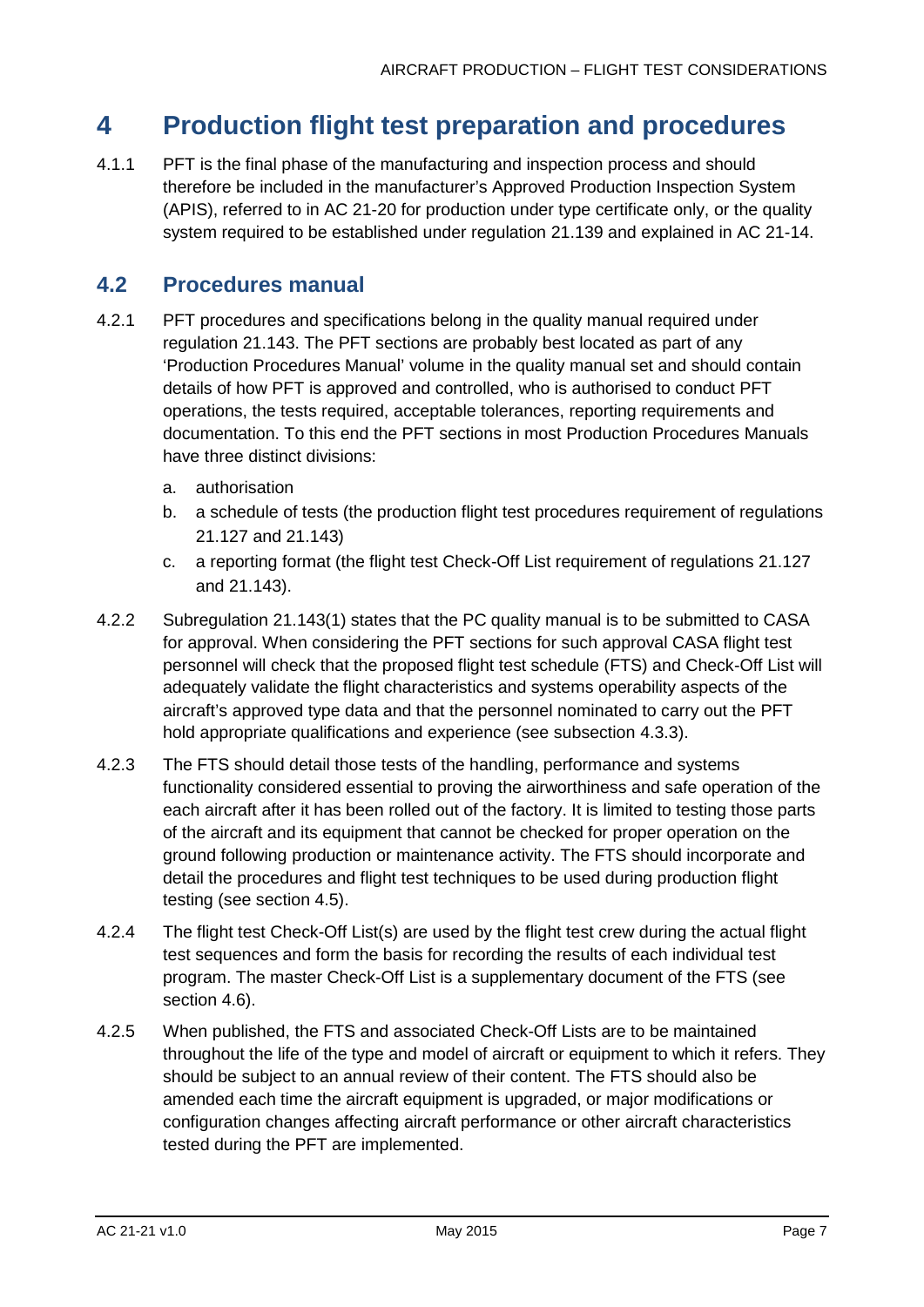### <span id="page-8-0"></span>**4.3 Flight test organisation and personnel**

4.3.1 Production flight test personnel are normally resident in a sub-section of the overall company production organisation. Considerations are as follows:

#### 4.3.2 Management responsibilities

4.3.2.1 Management and functional responsibilities should be detailed in the Production Procedures Manual. A description of the chain of authority and its application to production flight test operations should be included. Management also holds direct responsibility for flight safety aspects (see AC 21-47).

#### <span id="page-8-2"></span>4.3.3 Production flight test crew

- 4.3.3.1 Persons authorised to conduct PFT should be listed by name in the Production Procedures Manual. Production Test Pilots (TPs) should be nominated by the production organisation and listed in the production manual that is approved by CASA. The processes involved in the selection, appointment and training of production TPs should also appear in the manual.
- 4.3.3.2 The legal minimum TP qualification is a Private Pilot Licence (PPL) with endorsements as appropriate to type. Minimum experience levels are not stipulated, however prospective production TPs would normally be reasonably knowledgeable, skilful and practiced. In the production case the advisability of the TP having experimental test flying qualifications is not as strong as it would be when considering the developmental or certification test flying cases, although it could still be appropriate. Either way, the best production TP is going to be someone with a solid background in operating the general type of aircraft being produced and preferably strong experience on the actual type - i.e. someone who knows the aircraft well and who can easily detect any anomalies with its performance, handling or systems that would constitute non compliances with the production FTS.

#### 4.3.4 Qualifications, training and currency

4.3.4.1 The minimum company requirements relating to the qualification and training of production flight test crews should be detailed in the Production Procedures Manual. Records of the currency of licenses, medical certificates and any regular training events should be kept.

#### 4.3.5 Support functions

4.3.5.1 Advice regarding operational flight test support functions and facilities is provided in AC 21-47.

#### <span id="page-8-1"></span>**4.4 Special flight permit**

4.4.1 Production flight testing of individual aircraft is conducted under a Special Flight Permit (SFP) for the purposes of paragraph 21.197(1)(c). SFP issue procedures and requirements are detailed in AC 21-09.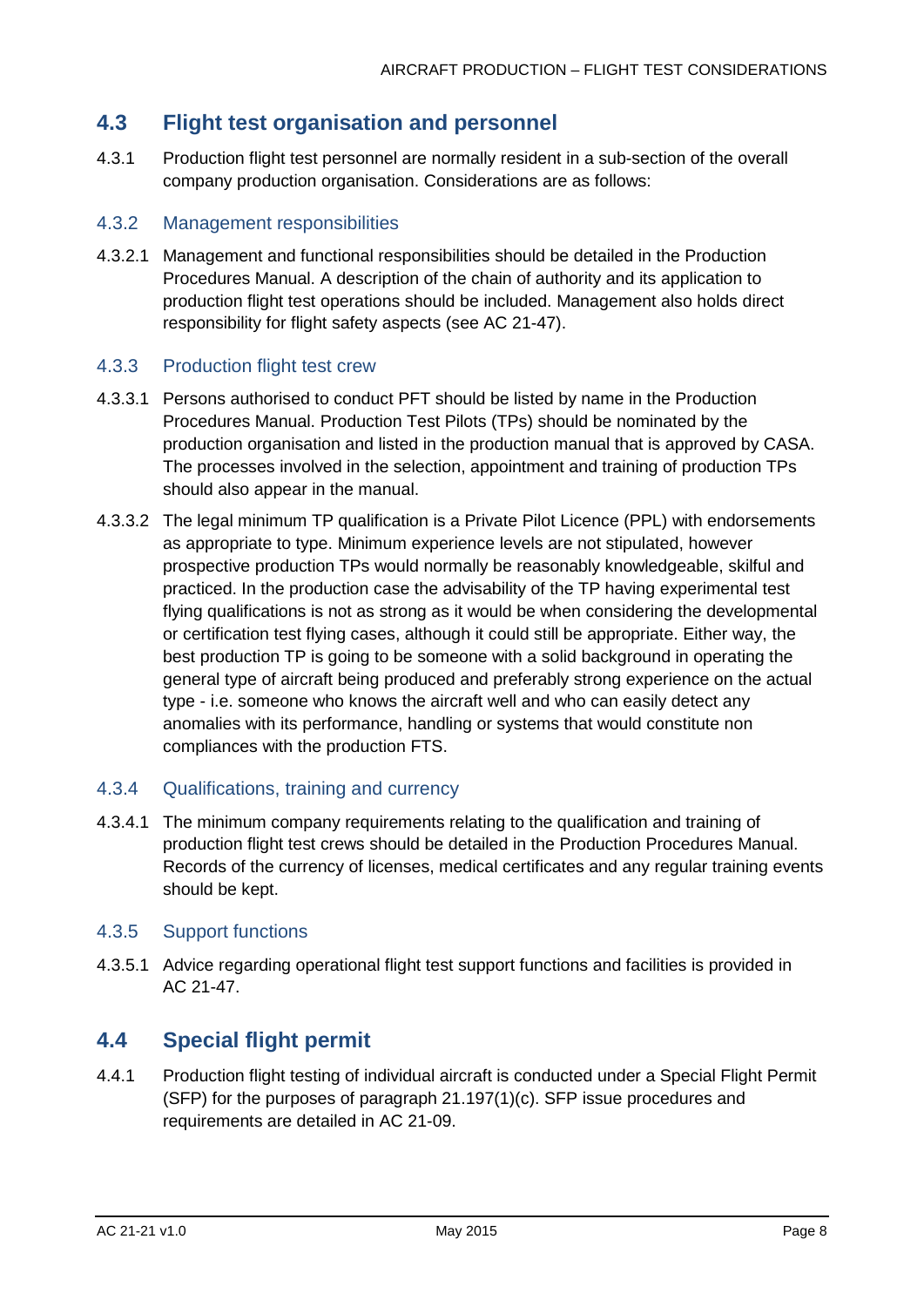#### <span id="page-9-0"></span>**4.5 Procedures and flight test techniques**

- **Note** The following assumes all other production procedures have been completed, that the aircraft presented to the production TP has been rigged and tuned ready for flight, and that procedures are in place for the rectification of defects found during flight testing. It also assumes matters such as the SFP and other preparatory approvals have been addressed.
- 4.5.1 The schedule of tests should contain sufficient guidance to allow the production TP to determine exactly what is required, how the particular test is to be performed, and what are the acceptable tolerances. It is not always necessary for the schedule to detail techniques for all test items, unless a particular technique is applicable to the type. Nevertheless, reference to the general test techniques or guidance material to be used, or links to where such information can be obtained, should appear.
- 4.5.2 Specification of acceptable tolerances for each of the test conditions and results are particularly important. Tolerances should be defined for weight and CG condition, airspeeds, performance criteria, and all engine temperatures, pressures and RPMs. In some cases reference to Aircraft Flight Manual (AFM) data is acceptable, but under most tests the aircraft should perform to finer tolerances than the AFM limits; e.g. engine temperatures in climb. The specification of tolerances should include a justification of, or a reference to, their derivation.
- 4.5.3 General conformity checks should be conducted prior to each production test flight. Particular attention should be paid to ensuring accurate knowledge of the following parameters:
	- a. flight control rigging (as detailed in the Type Certificate Data Sheet) and general flight control characteristics (e.g. control friction, free-play)
	- b. the configuration and precise positioning of any aerodynamic devices (e.g. vortex generators, stall breaker strips, stall warning detectors)
	- c. weight and CG.
- 4.5.4 Production flight testing is typically done in two phases:
	- a. Phase One: initial rigging and engine condition checks
	- b. Phase Two: flights to gather specific information to determine compliance with type specifications.
- 4.5.5 Some manufacturers may choose to include engine ground run checks and adjustments in the FTS. This is generally because the same people responsible for engine set up are also involved with performance of the PFT.
- 4.5.6 Phase One tests are typically conducted at a light weight and mid CG condition, and the schedule should specify these parameters. The main aims of Phase One are to determine that control rigging is correct, the engine is functioning acceptably and the aircraft is generally safe to fly.
- 4.5.7 For the engine tests, the purpose is to confirm the required power is available, and there are no obvious problems with engine functioning. In more complicated aircraft tests of powered systems (e.g. undercarriage retraction and extension, pressurisation) might be included in the Phase One tests.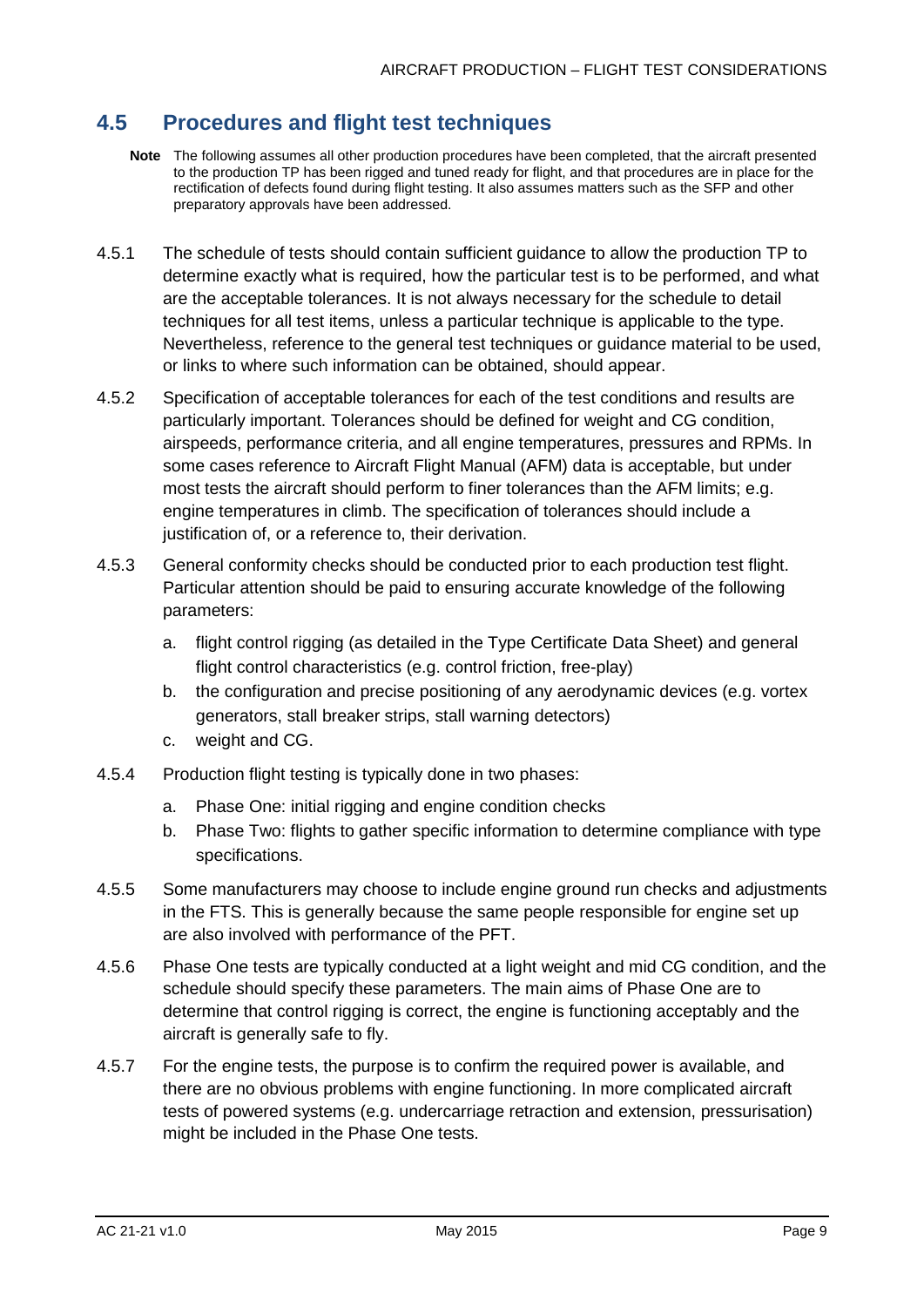- 4.5.8 A typical schedule of Phase One tests for a piston engine aircraft would involve:
	- a. engine start and run up in accordance with AFM procedures
	- b. confirmation of engine run and set up with respect to idle RPM, maximum static RPM, magneto function and performance, carburettor heat function, and engine temperatures and pressures at the different power settings
	- c. control during taxiing function of brakes and nose/tail wheel steering
	- d. nose/tail wheel lift off speed
	- e. control rigging and engine performance and condition in climb
	- f. control rigging in cruise
	- g. control rigging and engine functioning during descent and landing.
- 4.5.9 In some circumstances, more than one flight will be needed before the Phase One tests are completed to an acceptable standard. When this is achieved the production TP should make a certification that the aircraft has satisfactorily completed the schedule, and may proceed with Phase Two tests.
- 4.5.10 The objectives of the Phase Two tests are to fine tune the control systems and determine compliance with flight handling, performance, and system specifications. These flights are typically done at the extreme CG conditions and maximum weight. This allows tests of trim systems, flight handling and performance at conditions where there is established certification data upon which to base acceptability criteria. In most aircraft it will be necessary to conduct flights at both ends of the CG envelope to cater for specific performance and handling criteria. Cases where this may not be required would be limited to aircraft in which the allowable CG range is particularly narrow; for example, single place aeroplanes, or those of very light weight with a two-place, side by side seating configuration.
- 4.5.11 The typical Phase Two schedule should require tests to determine:
	- a. engine performance and functioning, to include fuel system operation
	- b. longitudinal control system rigging with respect to trim speed ranges, stalling speeds, and control force gradients
	- c. precise stall speed definition
	- d. take-off, climb, level flight and landing performance
	- e. stall handling
	- f. for acrobatic category aircraft spinning and handling characteristics during aerobatic manoeuvres
	- g. high speed flight
	- h. systems, instrumentation and avionics performance.
- 4.5.12 Post flight it will be necessary for data gathered during climb performance tests to be reduced. This may be by reduction to ISA sea level conditions for comparison with certification data, but most manufacturers choose to make a comparison with AFM predictions, as the acceptability criteria.
- 4.5.13 Avionics tests are normally a simple functional test of transmission and/or reception against local ground stations. Other systems are usually not subject to specific tests, but to an observation that the system functions correctly.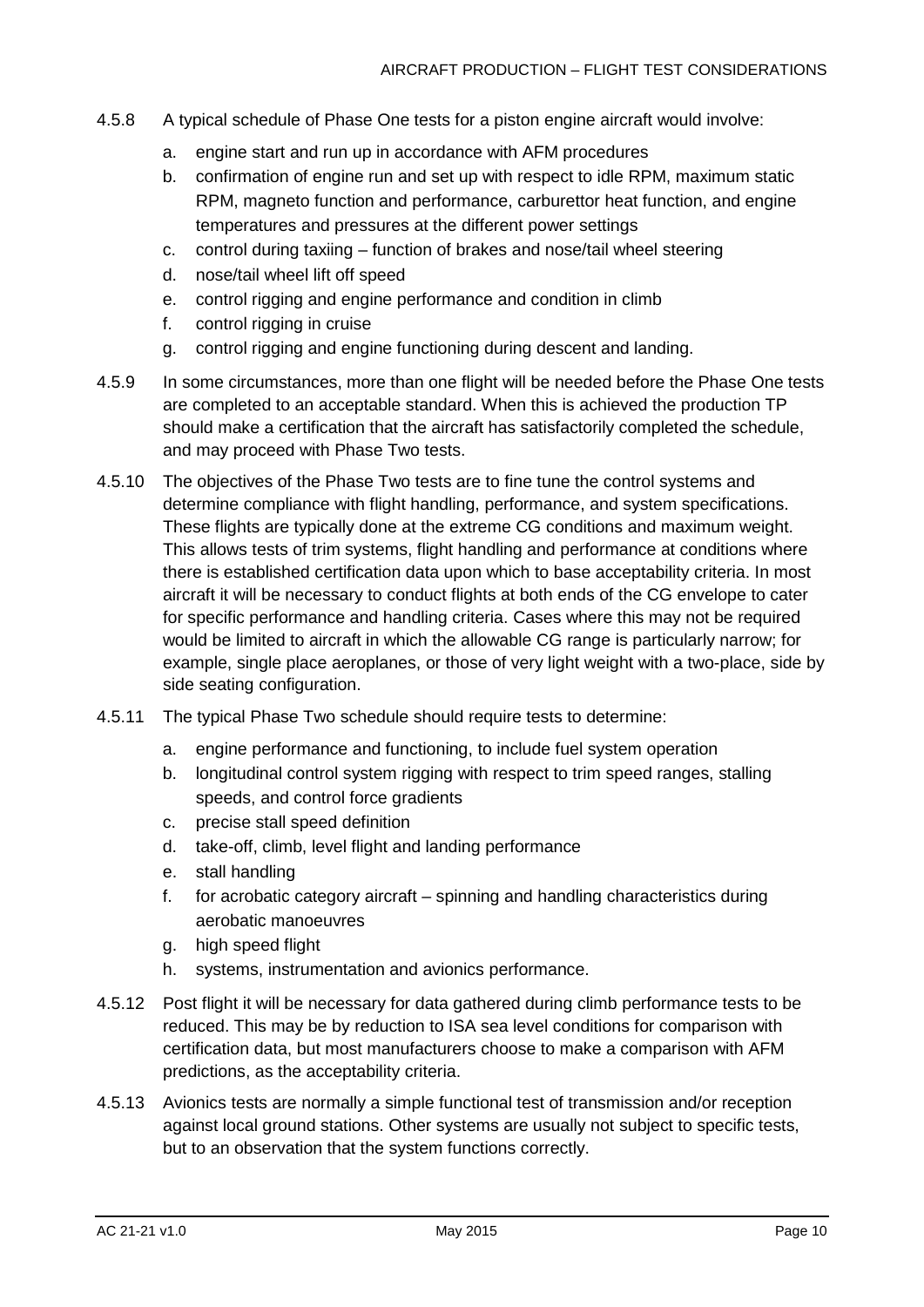4.5.14 The process is complete when the production TP makes certification that all items in the schedule have been tested and found compliant with specifications.

### <span id="page-11-0"></span>**4.6 Production flight test check-off list**

- 4.6.1 The reporting format (the Check-Off List) should contain space for entering all data, noting satisfactory compliance with each requirement, and for the production TP's certifications. The layout of the Check-Off List is for the manufacturer to determine, but should follow the sequence of tests called up in the FTS.
- 4.6.2 Manufacturers may choose to have the acceptability tolerances in the Check-Off List rather than in the schedule. This is generally preferable, as it provides an indication to the testing pilot as to whether a particular item is acceptable, without reference to the schedule. In this case the schedule should state that acceptability criteria are contained in the reporting format.
- 4.6.3 The Check-Off List may be used to record raw data in flight. If there is a deficiency, rectification is required and the item has to be reassessed. Rather than use multiple forms, or overwrite repeat test results, production test pilots may use their own test cards, and only enter complying data on the format. The finalised Check-Off List should indicate that all items in the schedule have been completed, the results are acceptable, and the aircraft is ready for delivery to the customer.
- 4.6.4 The completed Check-Off List(s) form part of the production data package, and should be stored as such. Manufacturers may choose to provide a copy to customers.

### <span id="page-11-1"></span>**4.7 CASA approvals**

- 4.7.1 The quality of the applicant's documentation and the competence of the nominated flight test staff will influence CASA approvals. CASA may provide guidance to new PC applicants through help in developing production flight test procedures and documentation. Refinement of procedures and tolerances is a dynamic process, and the FTS and Check-Off Lists will undergo several revisions before being considered mature. This should be achievable by the time about 10 aircraft have been produced.
- 4.7.2 In the early stages of production CASA may conduct frequent surveillance to ensure satisfactory procedures and mature schedules are established. Subsequent surveillance is to ensure standards are maintained.